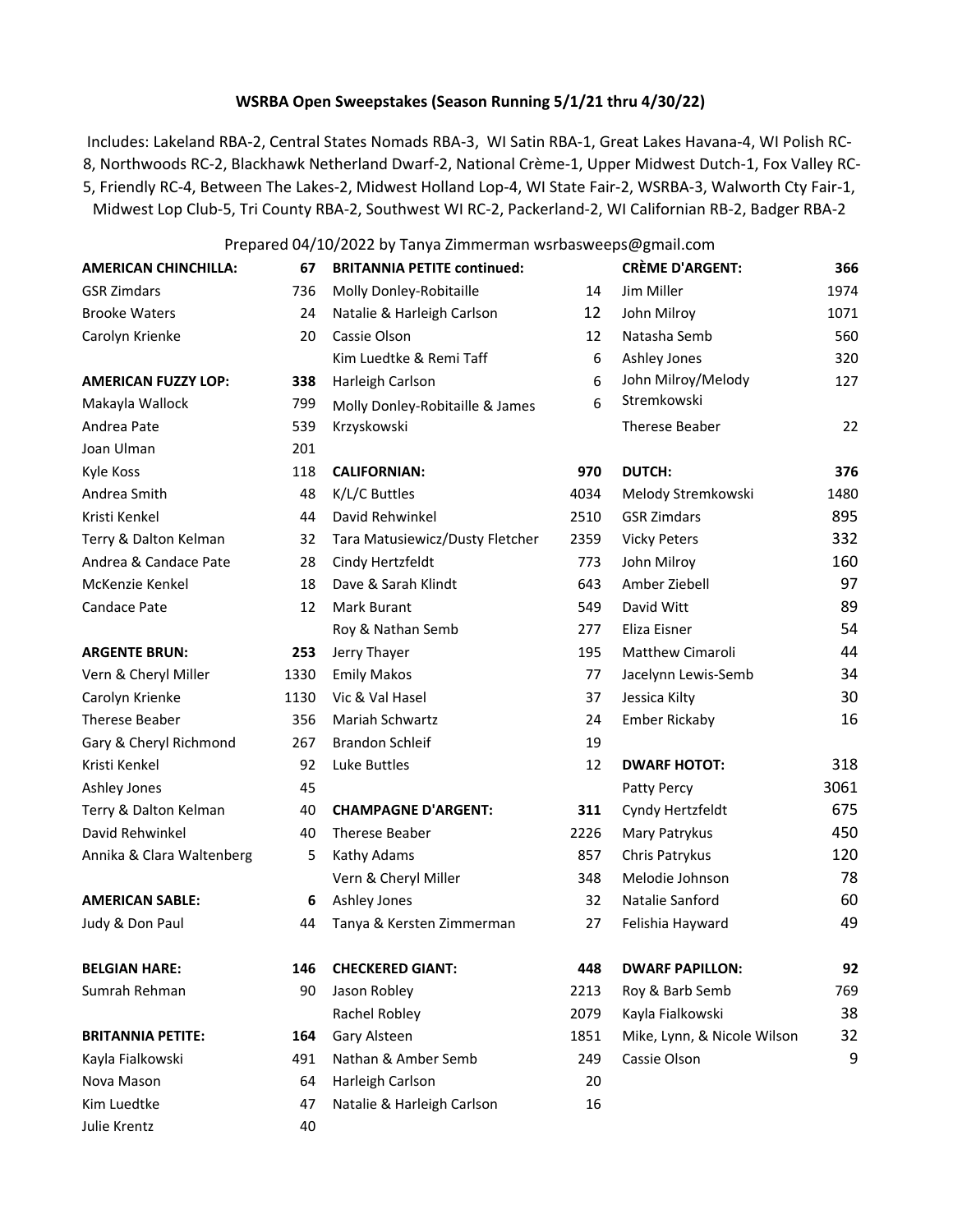# Nya Gawlikoski 14 Chris Patrykus 85 **HAVANA: 538** MaKenna Fredrickson 12 Kyle & Billy Adams 102 **ENGLISH SPOT:** 42 Rachel Robley 203 Brenda Reilly/Christy Ringelstetter

| <b>ENGLISH ANGORA:</b>      | 201  | <b>FLORIDA WHITE:</b>     | 300  |
|-----------------------------|------|---------------------------|------|
| Mike, Lynn, & Nicole Wilson | 984  | Jim Miller                | 1290 |
| Kathie Lorch                | 578  | Mary Patrykus             | 316  |
| Amanda Smith                | 225  | Tara Matusiewicz &        | 172  |
| Kristi Kenkel               | 131  | <b>Dusty Fletcher</b>     |      |
| Dale Plantz-Crocker         | 126  | Natasha Semb              | 128  |
| Sally Hall                  | 93   | David Cardinal            | 123  |
| Nya Gawlikoski              | 14   | Chris Patrykus            | 85   |
| Terri Smith                 | 14   | Kristi Kenkel             | 42   |
| MaKenna Fredrickson         | 12   |                           |      |
| Kloie Radtke                | 8    | <b>FRENCH ANGORA:</b>     | 191  |
|                             |      | Rachel Penterman          | 471  |
| <b>ENGLISH LOP:</b>         | 540  | Laurie Penterman          | 463  |
| <b>Nicole Commons</b>       | 2035 | Brenda Reilly & Christi   | 460  |
| Kyle & Billy Adams          | 1020 | Ringelstetter             |      |
| Jaxson Goeben               | 621  | Dale Plantz-Crocker       | 203  |
| Toni Hoffman                | 362  | Sally Hall                | 152  |
| Cynthia Petersen            | 320  | <b>Bill Hall</b>          | 151  |
| Brenda Wade                 | 172  | Cindy Stelloh             | 138  |
| Delilah Houpt               | 108  | Diana Rehman              | 135  |
| Cindy Stelloh               | 57   | Amanda Smith              | 122  |
|                             |      | Zaara & Sumrah Rehman     | 54   |
| <b>ENGLISH SPOT:</b>        | 423  | Pearl & Edith Loging      | 38   |
| Rachel Robley               | 1039 |                           |      |
| Glenn Rosenlund             | 936  | <b>FRENCH LOP:</b>        | 975  |
| Gary Alsteen                | 636  | Nicole Tufford            | 3346 |
| Brenda Reilly/Christy       | 299  | Gus & Maggie Weigel       | 2347 |
| Ringelstetter               |      | Lora Eisner               | 2154 |
| Nathan & Amber Semb         | 297  | Pam Goss                  | 1617 |
| Jason Robley                | 249  | Steve Zaruba              | 1353 |
| Dennis LeGrave              | 28   | Pearl Loging              | 1325 |
| Harleigh Carlson            | 9    | Ashlee Krause             | 576  |
| Natalie & Harleigh Carlson  | 6    | Ramona Holdan             | 319  |
|                             |      | <b>Elliot Redecker</b>    | 208  |
| <b>FLEMISH GIANT:</b>       | 268  | Nicole Waldera            | 188  |
| Danielle Foelske            | 451  | Cynthia Petersen          | 175  |
| Natalie Sanford             | 303  | Claire LeWallen           | 106  |
| Dan Hall                    | 255  | Alexus Tufford            | 82   |
| Les Angell                  | 226  | Jessica Tiffany           | 77   |
| Bruce Johnson               | 148  | Delilah Houpt             | 75   |
| Daisy Reimer                | 97   | Kyle & Billy Adams        | 48   |
| <b>Kelly Mohs</b>           | 53   | Cindi Peterson & Pam Goss | 46   |
| Claire LeWallen             | 27   |                           |      |
| Phillip & Tiffany Krueger   | 12   | <b>GIANT ANGORA:</b>      | 9    |
|                             |      | Dale Plantz-Crocker       | 45   |
|                             |      | Sally Hall                | 37   |

| <b>ENGLISH ANGORA:</b>      | 201  | <b>FLORIDA WHITE:</b>     | 300  | <b>HARLEQUIN:</b>           | 267  |
|-----------------------------|------|---------------------------|------|-----------------------------|------|
| Mike, Lynn, & Nicole Wilson | 984  | Jim Miller                | 1290 | Jill Niemann                | 465  |
| Kathie Lorch                | 578  | Mary Patrykus             | 316  | <b>Vicky Peters</b>         | 396  |
| Amanda Smith                | 225  | Tara Matusiewicz &        | 172  | <b>Ember Rickaby</b>        | 311  |
| Kristi Kenkel               | 131  | <b>Dusty Fletcher</b>     |      | <b>Emery Bork</b>           | 100  |
| Dale Plantz-Crocker         | 126  | Natasha Semb              | 128  | Allissa Haberland           | 10   |
| Sally Hall                  | 93   | David Cardinal            | 123  |                             |      |
| Nya Gawlikoski              | 14   | Chris Patrykus            | 85   | <b>HAVANA:</b>              | 538  |
| Terri Smith                 | 14   | Kristi Kenkel             | 42   | Rob/Amanda Wampner          | 1363 |
| MaKenna Fredrickson         | 12   |                           |      | Kersten Zimmerman           | 766  |
| Kloie Radtke                | 8    | <b>FRENCH ANGORA:</b>     | 191  | <b>Timothy Baker</b>        | 660  |
|                             |      | Rachel Penterman          | 471  | <b>CBNT Petrie</b>          | 427  |
| <b>ENGLISH LOP:</b>         | 540  | Laurie Penterman          | 463  | Kristina Gerard             | 386  |
| Nicole Commons              | 2035 | Brenda Reilly & Christi   | 460  | David Witt                  | 57   |
| Kyle & Billy Adams          | 1020 | Ringelstetter             |      | Jacelyn Lewis-Semb          | 32   |
| Jaxson Goeben               | 621  | Dale Plantz-Crocker       | 203  | Hunter Potter               | 18   |
| Toni Hoffman                | 362  | Sally Hall                | 152  | Scott Zimmerman             | 6    |
| Cynthia Petersen            | 320  | <b>Bill Hall</b>          | 151  |                             |      |
| Brenda Wade                 | 172  | Cindy Stelloh             | 138  | <b>HIMALAYAN:</b>           | 505  |
| Delilah Houpt               | 108  | Diana Rehman              | 135  | Ann & Lily Wimann           | 5020 |
| Cindy Stelloh               | 57   | Amanda Smith              | 122  | Mike, Lynn & Nichole Wilson | 209  |
|                             |      | Zaara & Sumrah Rehman     | 54   | Ashlee Krause               | 104  |
| <b>ENGLISH SPOT:</b>        | 423  | Pearl & Edith Loging      | 38   | Jacelynn Lewis-Semb         | 101  |
| Rachel Robley               | 1039 |                           |      | Zach Dietzman               | 30   |
| Glenn Rosenlund             | 936  | <b>FRENCH LOP:</b>        | 975  | Dale Plantz-Crocker         | 20   |
| Gary Alsteen                | 636  | Nicole Tufford            | 3346 | <b>Tyler Schwartz</b>       | 14   |
| Brenda Reilly/Christy       | 299  | Gus & Maggie Weigel       | 2347 |                             |      |
| Ringelstetter               |      | Lora Eisner               | 2154 | <b>HOLLAND LOP:</b>         | 1356 |
| Nathan & Amber Semb         | 297  | Pam Goss                  | 1617 | Tracie & Taylor Deling      | 5188 |
| Jason Robley                | 249  | Steve Zaruba              | 1353 | and Sherry LaGesse          |      |
| Dennis LeGrave              | 28   | Pearl Loging              | 1325 | <b>Charlotte Swade</b>      | 3032 |
| Harleigh Carlson            | 9    | Ashlee Krause             | 576  | Kim Klicko                  | 2499 |
| Natalie & Harleigh Carlson  | 6    | Ramona Holdan             | 319  | Tiffeny & Mark Herioux      | 1675 |
|                             |      | <b>Elliot Redecker</b>    | 208  | Gary Ringelstetter          | 1321 |
| <b>FLEMISH GIANT:</b>       | 268  | Nicole Waldera            | 188  | Mikayla Brey                | 1191 |
| Danielle Foelske            | 451  | Cynthia Petersen          | 175  | Sherry Benzshawel           | 1159 |
| Natalie Sanford             | 303  | Claire LeWallen           | 106  | Sue Eyler                   | 1141 |
| Dan Hall                    | 255  | Alexus Tufford            | 82   | Andrea Smith                | 734  |
| Les Angell                  | 226  | Jessica Tiffany           | 77   | Jenny Poprawski             | 570  |
| Bruce Johnson               | 148  | Delilah Houpt             | 75   | Jordan & Rhonda Wolff       | 473  |
| Daisy Reimer                | 97   | Kyle & Billy Adams        | 48   | August Johnson              | 347  |
| Kelly Mohs                  | 53   | Cindi Peterson & Pam Goss | 46   | Lisa Simek                  | 217  |
| Claire LeWallen             | 27   |                           |      | Sky Neighbours              | 153  |
| Phillip & Tiffany Krueger   | 12   | <b>GIANT ANGORA:</b>      | 9    | Nya Gawlikoski              | 179  |
|                             |      | Dale Plantz-Crocker       | 45   | Lisa & Tayla Simek          | 109  |
|                             |      | Sally Hall                | 37   | Cheryl Leider               | 67   |
|                             |      |                           |      | Mariah Schwartz             | 60   |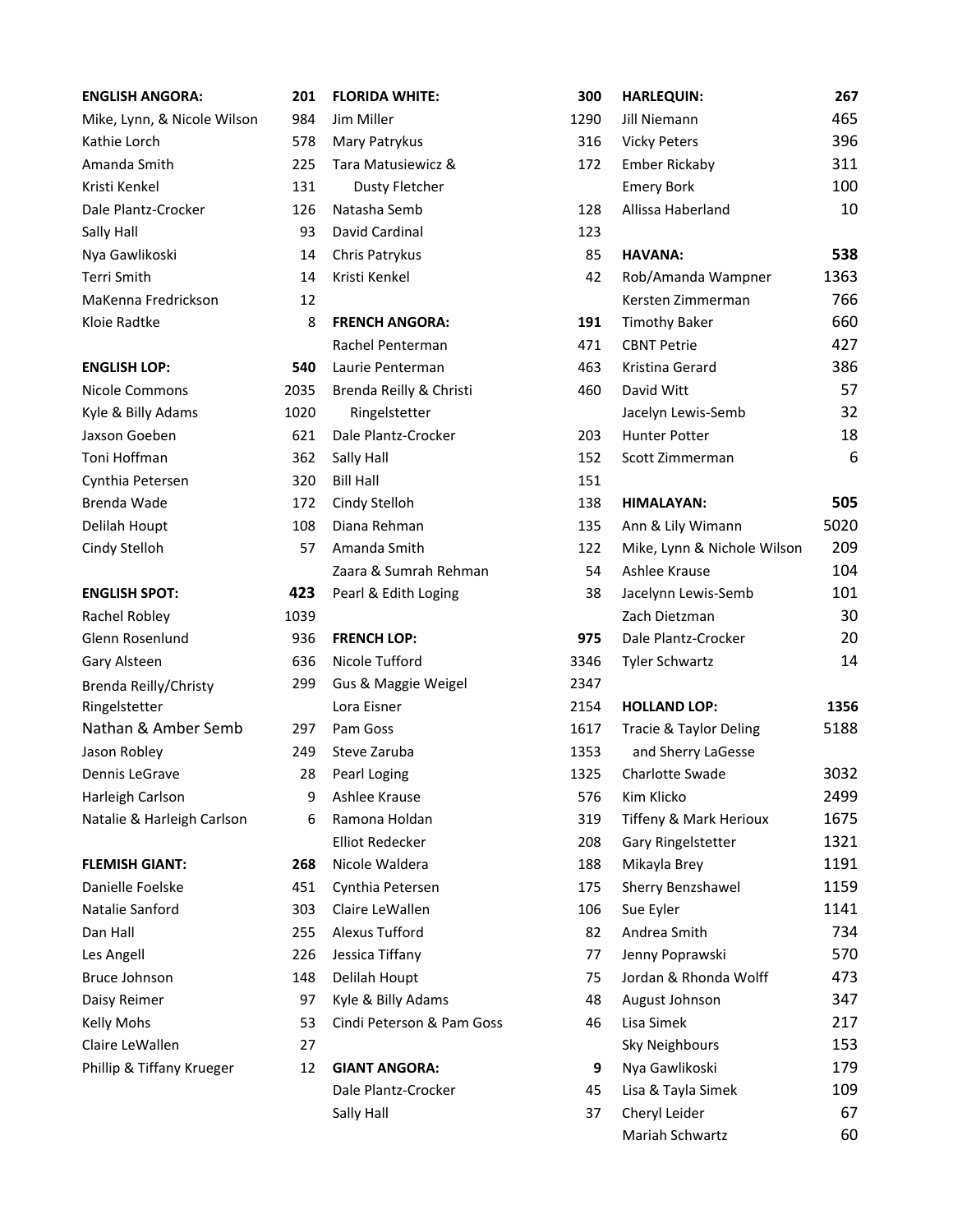| <b>JERSEY WOOLY:</b>        | 893  |
|-----------------------------|------|
| Brenda Reilly/Christy       | 1512 |
| Ringelstetter               |      |
| Douglas Brown               | 724  |
| <b>Mallory Pienta</b>       | 712  |
| Cheryl Loesch               | 579  |
| <b>Ben Loging</b>           | 176  |
| Leah Staley                 | 95   |
| Makayla Wallock             | 92   |
| William Medo                | 74   |
| Janice Hatt                 | 67   |
| Mike, Lynn & Nichole Wilson | 20   |
| LILAC:                      | 12   |
| <b>LIONHEAD:</b>            | 447  |
| Amanda Smith                | 741  |
| Cindy Kane                  | 208  |
| Santanna Longdo             | 186  |
| Jamie Kane                  | 129  |
| Michelle Longdo             | 121  |
| Cheyann & Deanna Smith      | 53   |
| Cheyann Smith               | 48   |
| <b>MINI LOP:</b>            | 754  |
| Patty Percy                 | 3900 |
| Anastacia Tisdale           | 1983 |
| Andrea Baber                | 1173 |
| Ashley Jones                | 994  |
| Jordan & Rhonda Wolff       | 511  |
| Kristina Gerard             | 381  |
| Sara & James Kitsemble      | 217  |
| Jaime Sanford               | 195  |
| Natalie Sanford             | 187  |
| <b>Sky Neighbours</b>       | 162  |
| Steve Zaruba                | 119  |

| <b>JERSEY WOOLY:</b>        | 893  | <b>MINI REX:</b>                    | 1541 | <b>NETHERLAND DWARF CONTINUED:</b> |      |
|-----------------------------|------|-------------------------------------|------|------------------------------------|------|
| Brenda Reilly/Christy       | 1512 | Allyse Sullivan                     | 2614 | Lisa & Yvonne Zoromski             | 120  |
| Ringelstetter               |      | Alyssa Scholzen                     | 2158 | Dale Plantz-Crocker                | 96   |
| Douglas Brown               | 724  | <b>Stevie Bresser</b>               | 676  | Cindy Stelloh                      | 86   |
| <b>Mallory Pienta</b>       | 712  | Allyse & Breana Sullivan            | 596  | Jessica Kilty                      | 68   |
| Cheryl Loesch               | 579  | Neil Rasmussen                      | 540  | Sherry Benzshawel                  | 66   |
| Ben Loging                  | 176  | Patty Percy                         | 508  | Sylvia Durrant                     | 60   |
| Leah Staley                 | 95   | Robyn Anderson                      | 310  | Amber Ziebell                      | 56   |
| Makayla Wallock             | 92   | Jennifer & Emma Forst               | 291  | Bella Ruosch                       | 44   |
| William Medo                | 74   | Santanna Longdo                     | 283  | Julie Krentz                       | 20   |
| Janice Hatt                 | 67   | Crystal Sirny & Rebekah Ellis       | 174  | Chris Patrykus                     | 12   |
| Mike, Lynn & Nichole Wilson | 20   | Nova Mason                          | 70   | Mary Patrykus                      | 12   |
|                             |      | Jaime Sanford                       | 69   | Allissa Haberland                  | 8    |
| LILAC:                      | 12   | Natalie Sanford                     | 54   |                                    |      |
|                             |      | Nathan & Amber Semb                 | 31   | <b>NEW ZEALAND:</b>                | 718  |
| <b>LIONHEAD:</b>            | 447  | <b>Emery Bork</b>                   | 19   | Doug & Candy Dobbs                 | 1376 |
| Amanda Smith                | 741  | Ashlee Krause                       | 10   | Dave & Sarah Klindt                | 1215 |
| Cindy Kane                  | 208  |                                     |      | David Cardinal                     | 923  |
| Santanna Longdo             | 186  | <b>MINI SATIN:</b>                  | 822  | Donna Jordan                       | 769  |
| Jamie Kane                  | 129  | Pat Holmes                          | 1346 | <b>Emily Makos</b>                 | 428  |
| Michelle Longdo             | 121  | Andrea Baber                        | 768  | Mikayla Brey                       | 382  |
| Cheyann & Deanna Smith      | 53   | <b>Mike Avesing</b>                 | 766  | Judy & Don Paul                    | 308  |
| Cheyann Smith               | 48   | <b>GSR Zimdars</b>                  | 721  | Jamie Bowey                        | 308  |
|                             |      | Roy & Barb Semb                     | 680  | Dick Urban                         | 238  |
| <b>MINI LOP:</b>            | 754  | Al Lunde                            | 656  | Walt Oberbroeckling                | 213  |
| Patty Percy                 | 3900 | Karla Adams                         | 261  | Vic & Val Hasel                    | 98   |
| Anastacia Tisdale           | 1983 | L. Dale Hanson                      | 226  | Roy & Barb Semb                    | 82   |
| Andrea Baber                | 1173 | Kristi Kenkel                       | 124  | <b>Branden Schleif</b>             | 54   |
| Ashley Jones                | 994  | Terry & Dalton Kelman               | 42   | David Witt                         | 36   |
| Jordan & Rhonda Wolff       | 511  | Mariah Schwartz                     | 36   | <b>GSR Zimdars</b>                 | 16   |
| Kristina Gerard             | 381  | Crystal Sirny & Rebekah Ellis       | 18   | Gary & Cheryl Richmond             | 6    |
| Sara & James Kitsemble      | 217  |                                     |      |                                    |      |
| Jaime Sanford               | 195  | <b>NETHERLAND DWARF:</b>            | 1452 | PALOMINO:                          | 11   |
| Natalie Sanford             | 187  | Diana Scribner                      | 1971 | Zach Dietzman                      | 29   |
| <b>Sky Neighbours</b>       | 162  | Larry & Amara Livingston            | 1991 | Molly Donley-Robitaille            | 14   |
| Steve Zaruba                | 119  | Dawn Kaster & Dale Dvorachek        | 1371 |                                    |      |
| Jennifer Potter             | 102  |                                     | 1032 | POLISH:                            | 2916 |
| David Witt                  | 77   | Brenda Reilly/Christy Ringelstetter |      | Jill Schmitt/Jessica &             | 9488 |
| Jamie Kane                  | 64   | Jessica Tiffany                     | 968  | Debbie Cotter                      |      |
| Matthew Cimaroli            | 52   | Kathy Zoellner                      | 725  | Gina Neta                          | 4783 |
| <b>Ben Loging</b>           | 21   | JoAnn Mayfield                      | 453  | Danielle/Becky/Riley               | 4283 |
| Allissa Haberland           | 16   | Nya Gawlikoski                      | 273  | <b>Breunig</b>                     |      |
|                             |      | Kyle Koss                           | 184  | Evelyn R Hanson                    | 3529 |
|                             |      | <b>Dalton Dobbs</b>                 | 173  | Alicia & Logan Goehl               | 1867 |
|                             |      | Dawn Dobbs                          | 163  | L. Dale Hanson                     | 1849 |
|                             |      | Ashlee Krause                       | 158  | Kim Luedtke/Remi Taff              | 1896 |
|                             |      | Cheryl Leider                       | 126  | Felisha Hayward                    | 1708 |

| <b>JERSEY WOOLY:</b>        | 893  | <b>MINI REX:</b>                    | 1541 | <b>NETHERLAND DWARF CONTINUED:</b> |      |
|-----------------------------|------|-------------------------------------|------|------------------------------------|------|
| Brenda Reilly/Christy       | 1512 | Allyse Sullivan                     | 2614 | Lisa & Yvonne Zoromski             | 120  |
| Ringelstetter               |      | Alyssa Scholzen                     | 2158 | Dale Plantz-Crocker                | 96   |
| Douglas Brown               | 724  | <b>Stevie Bresser</b>               | 676  | Cindy Stelloh                      | 86   |
| <b>Mallory Pienta</b>       | 712  | Allyse & Breana Sullivan            | 596  | Jessica Kilty                      | 68   |
| Cheryl Loesch               | 579  | Neil Rasmussen                      | 540  | Sherry Benzshawel                  | 66   |
| <b>Ben Loging</b>           | 176  | Patty Percy                         | 508  | Sylvia Durrant                     | 60   |
| Leah Staley                 | 95   | Robyn Anderson                      | 310  | Amber Ziebell                      | 56   |
| Makayla Wallock             | 92   | Jennifer & Emma Forst               | 291  | Bella Ruosch                       | 44   |
| William Medo                | 74   | Santanna Longdo                     | 283  | Julie Krentz                       | 20   |
| Janice Hatt                 | 67   | Crystal Sirny & Rebekah Ellis       | 174  | Chris Patrykus                     | 12   |
| Mike, Lynn & Nichole Wilson | 20   | Nova Mason                          | 70   | Mary Patrykus                      | 12   |
|                             |      | Jaime Sanford                       | 69   | Allissa Haberland                  | 8    |
| LILAC:                      | 12   | Natalie Sanford                     | 54   |                                    |      |
|                             |      | Nathan & Amber Semb                 | 31   | <b>NEW ZEALAND:</b>                | 718  |
| <b>LIONHEAD:</b>            | 447  | <b>Emery Bork</b>                   | 19   | Doug & Candy Dobbs                 | 1376 |
| Amanda Smith                | 741  | Ashlee Krause                       | 10   | Dave & Sarah Klindt                | 1215 |
| Cindy Kane                  | 208  |                                     |      | David Cardinal                     | 923  |
| Santanna Longdo             | 186  | <b>MINI SATIN:</b>                  | 822  | Donna Jordan                       | 769  |
| Jamie Kane                  | 129  | Pat Holmes                          | 1346 | <b>Emily Makos</b>                 | 428  |
| Michelle Longdo             | 121  | Andrea Baber                        | 768  | Mikayla Brey                       | 382  |
| Cheyann & Deanna Smith      | 53   | <b>Mike Avesing</b>                 | 766  | Judy & Don Paul                    | 308  |
| Cheyann Smith               | 48   | <b>GSR Zimdars</b>                  | 721  | Jamie Bowey                        | 308  |
|                             |      | Roy & Barb Semb                     | 680  | Dick Urban                         | 238  |
| <b>MINI LOP:</b>            | 754  | Al Lunde                            | 656  | Walt Oberbroeckling                | 213  |
| Patty Percy                 | 3900 | Karla Adams                         | 261  | Vic & Val Hasel                    | 98   |
| Anastacia Tisdale           | 1983 | L. Dale Hanson                      | 226  | Roy & Barb Semb                    | 82   |
| Andrea Baber                | 1173 | Kristi Kenkel                       | 124  | Branden Schleif                    | 54   |
| Ashley Jones                | 994  | Terry & Dalton Kelman               | 42   | David Witt                         | 36   |
| Jordan & Rhonda Wolff       | 511  | Mariah Schwartz                     | 36   | <b>GSR Zimdars</b>                 | 16   |
| Kristina Gerard             |      | 381 Crystal Sirny & Rebekah Ellis   | 18   | Gary & Cheryl Richmond             | 6    |
| Sara & James Kitsemble      | 217  |                                     |      |                                    |      |
| Jaime Sanford               | 195  | <b>NETHERLAND DWARF:</b>            | 1452 | PALOMINO:                          | 11   |
| Natalie Sanford             | 187  | Diana Scribner                      | 1971 | Zach Dietzman                      | 29   |
| <b>Sky Neighbours</b>       | 162  | Larry & Amara Livingston            | 1991 | Molly Donley-Robitaille            | 14   |
| Steve Zaruba                | 119  | Dawn Kaster & Dale Dvorachek        | 1371 |                                    |      |
| Jennifer Potter             | 102  |                                     | 1032 | POLISH:                            | 2916 |
| David Witt                  | 77   | Brenda Reilly/Christy Ringelstetter |      | Jill Schmitt/Jessica &             | 9488 |
| Jamie Kane                  | 64   | Jessica Tiffany                     | 968  | Debbie Cotter                      |      |
| Matthew Cimaroli            | 52   | Kathy Zoellner                      | 725  | Gina Neta                          | 4783 |
| <b>Ben Loging</b>           | 21   | JoAnn Mayfield                      | 453  | Danielle/Becky/Riley               | 4283 |
| Allissa Haberland           | 16   | Nya Gawlikoski                      | 273  | <b>Breunig</b>                     |      |
|                             |      | Kyle Koss                           | 184  | Evelyn R Hanson                    | 3529 |
|                             |      | <b>Dalton Dobbs</b>                 | 173  | Alicia & Logan Goehl               | 1867 |
|                             |      | Dawn Dobbs                          | 163  | L. Dale Hanson                     | 1849 |
|                             |      | Ashlee Krause                       | 158  | Kim Luedtke/Remi Taff              | 1896 |
|                             |      | Cheryl Leider                       | 126  | Felisha Hayward                    | 1708 |
|                             |      |                                     |      |                                    |      |